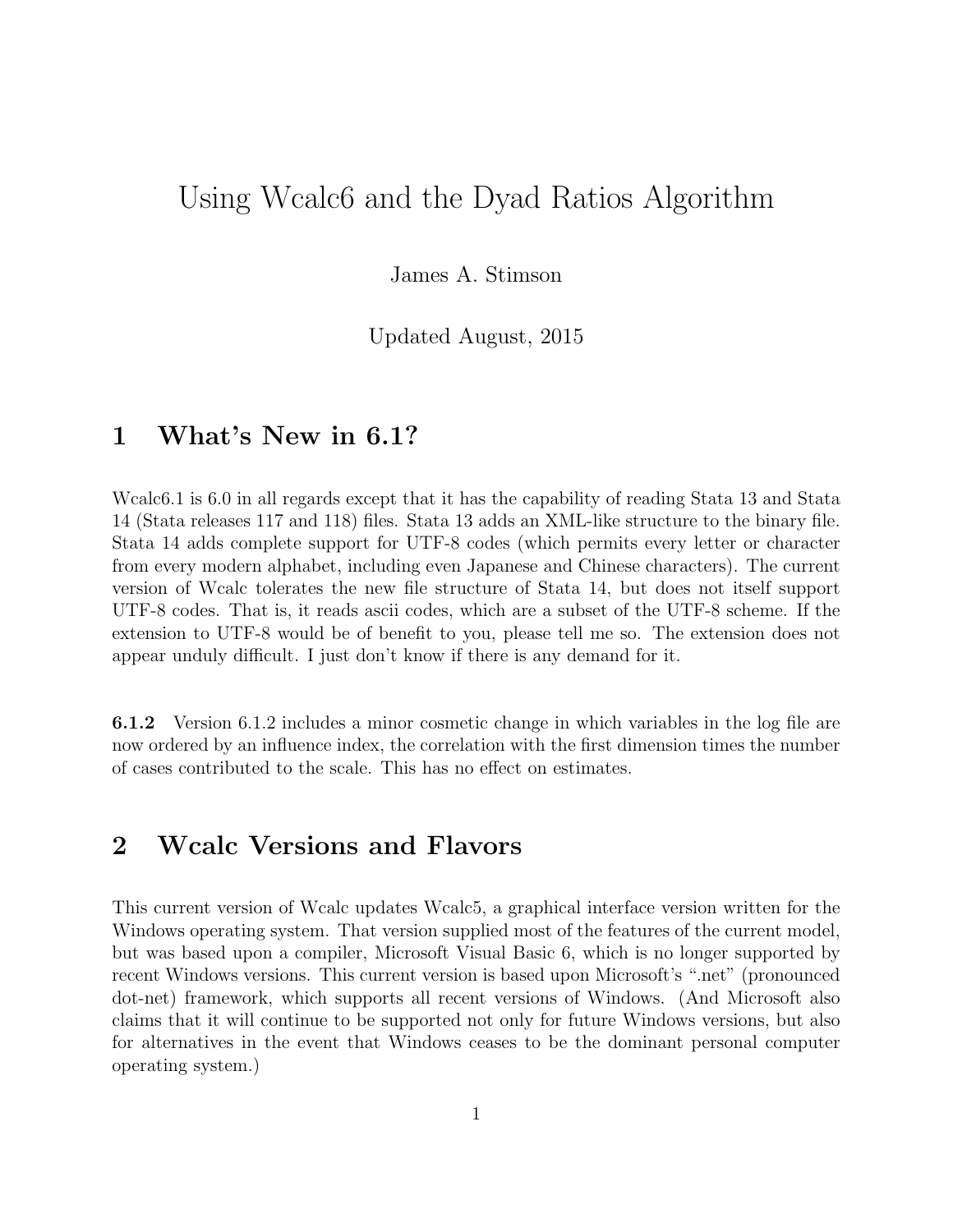Because vb.net is a radical departure from the old Visual Basic, about a third to a half of the 2400 lines of code in this program are either wholly new or modified from the old vb6 version. While its look and feel and behavior are mainly similar to version 5, the underlying code is quite different. There is one notable difference in behavior; this version is radically faster than its predecessors, particularly when reading binary input files.

A Beta Version This code has been extensively tested in house and has no known problems. But users will expose the code to a vastly more varied set of circumstances than I can envision in my testing and will find problems I have not encountered. Going back three versions, about 15 years, no bugs have ever affected the correctness of results. The Dyad ratios algorithm code is rock solid and largely identical to all previous versions. The problems that are encountered are typically that something in the user's data cause the program to hang up and not run at all—and with a cryptic error message that is not helpful.

Notifying me that it won't run is a waste of time, because I can no more diagnose those cryptic messages than you can. But if you notify me and send me the data file that produced the problem, I can quickly diagnose and fix the issue.

### 2.1 Other Supported versions

- 1. Wcalc5 is still supported for use with older Windows versions, Windows 95 to XP, inclusive. It is written in Visual Basic 6.
- 2. Mcalc is a non-graphical version for the Macintosh. It runs in a DOS-like console window and is equivalent, except for the user interface. It is written in  $c++$ .
- 3. extract.r is a function for the R platform. Except that it is limited to estimating a single dimension, it has equivalent functionality to the other versions. It is written in R.

All versions return the same results on test data within the limits of the rounding error inherent in iterative estimation.

## 3 What is Wcalc?

Wcalc implements the Dyad Ratios algorithm for building a continuous regular time series from the scraps of dated survey results that are typically available for public opinion analysis. It emulates the logic of principal components analysis in most regards but, unlike principal components, it does not require that all variables have a complete set of cases or, indeed, anything close to it. Input is survey data expressed in a summary score, e.g., percent liberal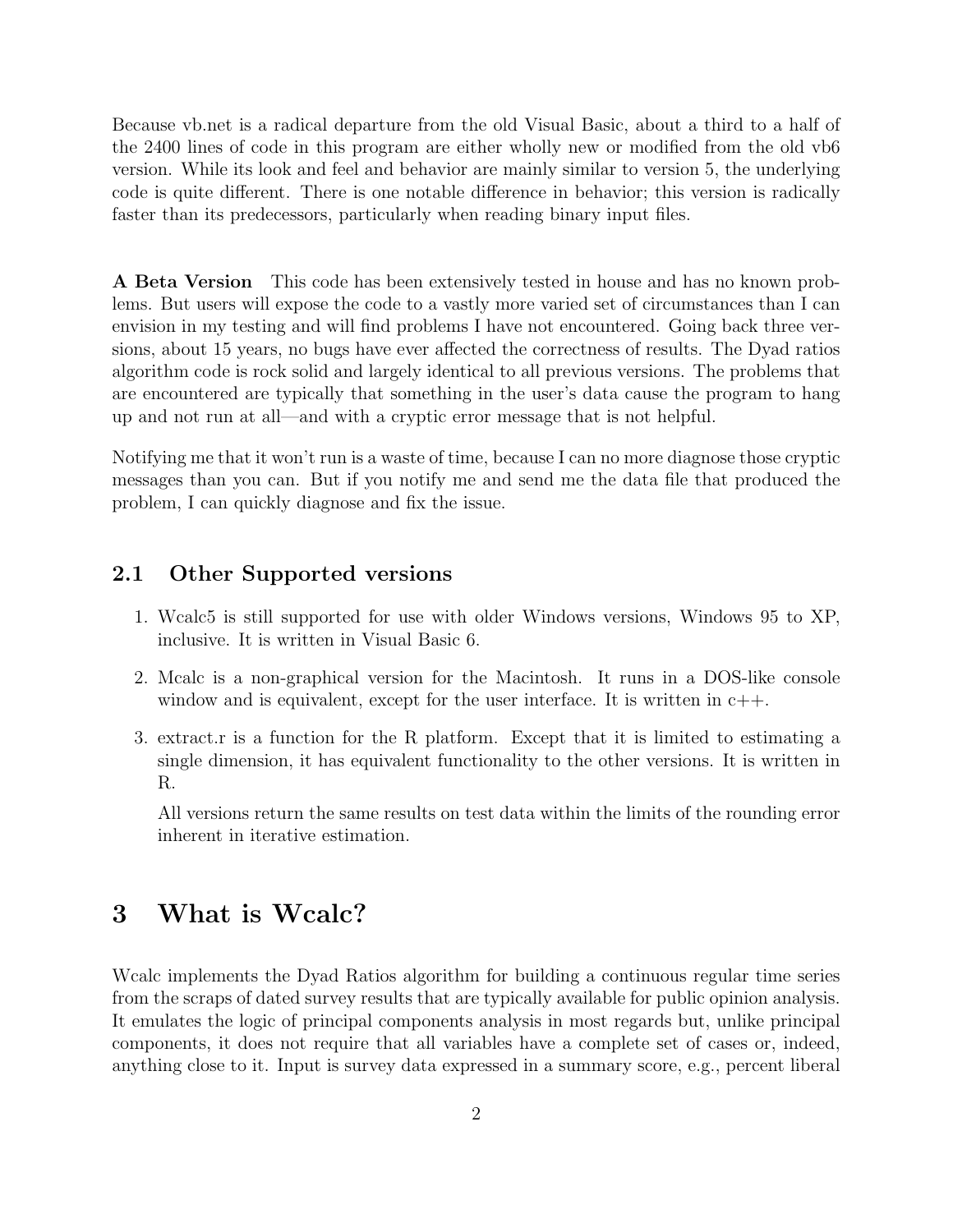responses, which is dated and includes a number of cases (although the program will accept 0 for N when it is unknown). The use of variable names indicates which survey results are based on comparable questions and sampling techniques and which are different.

In order to estimate the underlying tendency as a time series the program needs four things for each survey result:

- Variable Name A common variable name (case sensitive) indicates to the program which survey results are produced by the same questions at multiple times. There is no issue of degree here. The results are either comparable—meaning that it is meaningful to compare the different results at different times—or not. Stretching a metaphor, if apples and oranges have something in common, that can be determined by their empirical correlation. But you would call one APPLES and the other ORANGES in order not to falsely assume that they are the same thing.
- Date The program expects to read a date which decodes to a full month, day, and year specification. That is best achieved in binary input files, such as the Stata dta file. Nearly all software treats dates as serial counts of the number of days that have transpired since some base date. Much of the Windows world is based on a system in which the zero day is December 31, 1899 and the current date is the number of days that has transpired since then. This is a foolproof system that does not depend upon culture. So for example, 40390 decodes to August 1, 2014 and it doesn't matter which of the dozen or so common ways of writing dates are used. A European, for example, would commonly write 1/8/2014 and his or her software would understand that it means August 1, not January 8, because it would always be 40390.

The program supports text file input. But one of the reasons—and there are several others—that such usage is discouraged is that string representations of dates, e.g., " $8/1/2014$ ", are culturally ambiguous. Is that August 1 (in the U.S.) or January 8 (in France?) For text file input the program correctly translates ONLY U.S. dates written in the Month/Day/Year format.

And full dates are required. Even though you may only care about, say month and year, in order to build serial dates all three pieces are required. The day portion clearly doesn't matter in this example, but the program does not know how to translate a partial date, say "5/2014". It requires all three pieces.

Summary Score Survey marginals come with as many categories as proposed answers to a closed ended question plus the usual assortment of missing data categories. For analysis those multiple responses need to be collapsed into a single score that is an indicator of the concept in question. For my original implementation for Public Policy Mood, for example the summary is:

$$
Percent\ Liberal = 100 * [\frac{liberal\ responses}{liberal\ responses + conservative\ responses}] \tag{1}
$$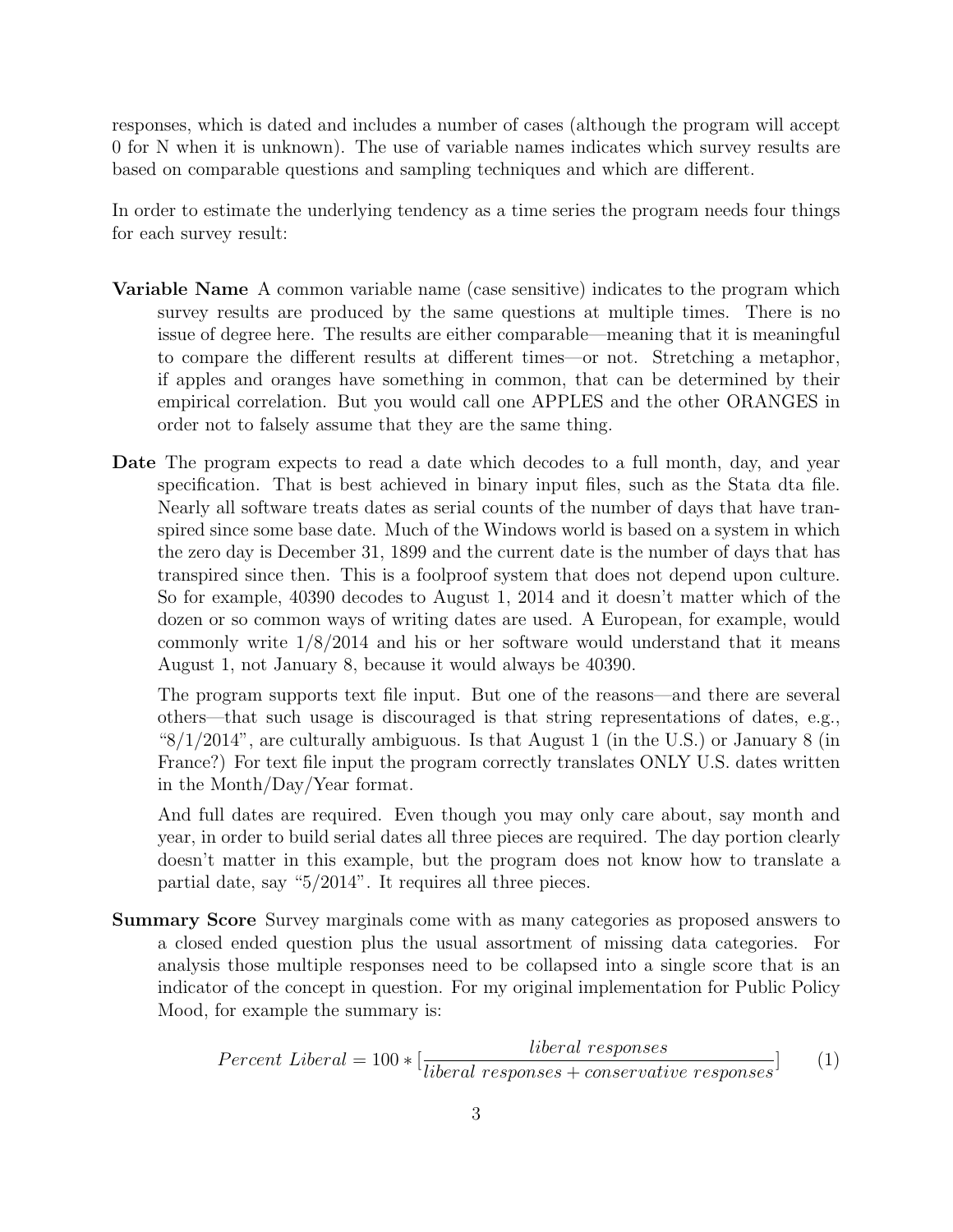where neutral and missing categories do not enter in the computation.

The summary score, which will typically have a fractional component, raises a cultural issue. Numbers with fractions are written using a decimal point in the U.S., as in 43.9. Whereas usage in Europe uses the comma, as in 43,9. The program expects the American format for text input. (For binary input there is no problem because the system reads floating point numbers, something like 439e02 (except binary rather than decimal) with no decimal point or comma.)

Number of Cases Why number of cases? Wcalc uses number of cases for one limited purpose, which often doesn't even arise. The case is where more than one survey result is available within an aggregation period. The limited purpose is to compute a weighted average of the two or more results. Sampling theory tells us that the best estimate from two or more surveys is the one that weights by the number of respondents in each. So estimates of say 45 and 55 from samples of 500 and 1000, are computed as  $(500*45 + 1000*55)/1500 = 51.67$ , rather than the simple average of the two scores, 50, effectively weighting all respondents equally. Sometimes N's are unknown, in which case entering a 0 arbitrarily produces an estimated N of 1000. Or entering zero for all cases effectively does unweighted averages.

Although entering zero's where number of cases is unknown is OK, simply omitting the information from the file is not. The program expects to find a number of cases variable and will crash if it does not.

For text input do NOT include commas in the numbers, because 1,000 does not read as one thousand; it reads as two numbers, 1 and zero. There are no commas in binary representations of numbers.

### 4 Usage Choices: Input Data

Wcalc6 supports two kinds of input data, text and binary. The latter is strongly preferred. The problem of text input—and this is true of all software—is that the format is ignorant. That is, the machine needs to read it blindly, according to some prior expectations and restrictions because the text format does not permit instructions in the data stream which inform the software of how to read it correctly.

### 4.1 Text Input

Although deprecated, text input is still supported for downward compatibility. Text input must be prepared specifically for the demands of Wcalc. It wants an input file with exactly four columns of data, variable name, date, index, and number of cases in that order. All four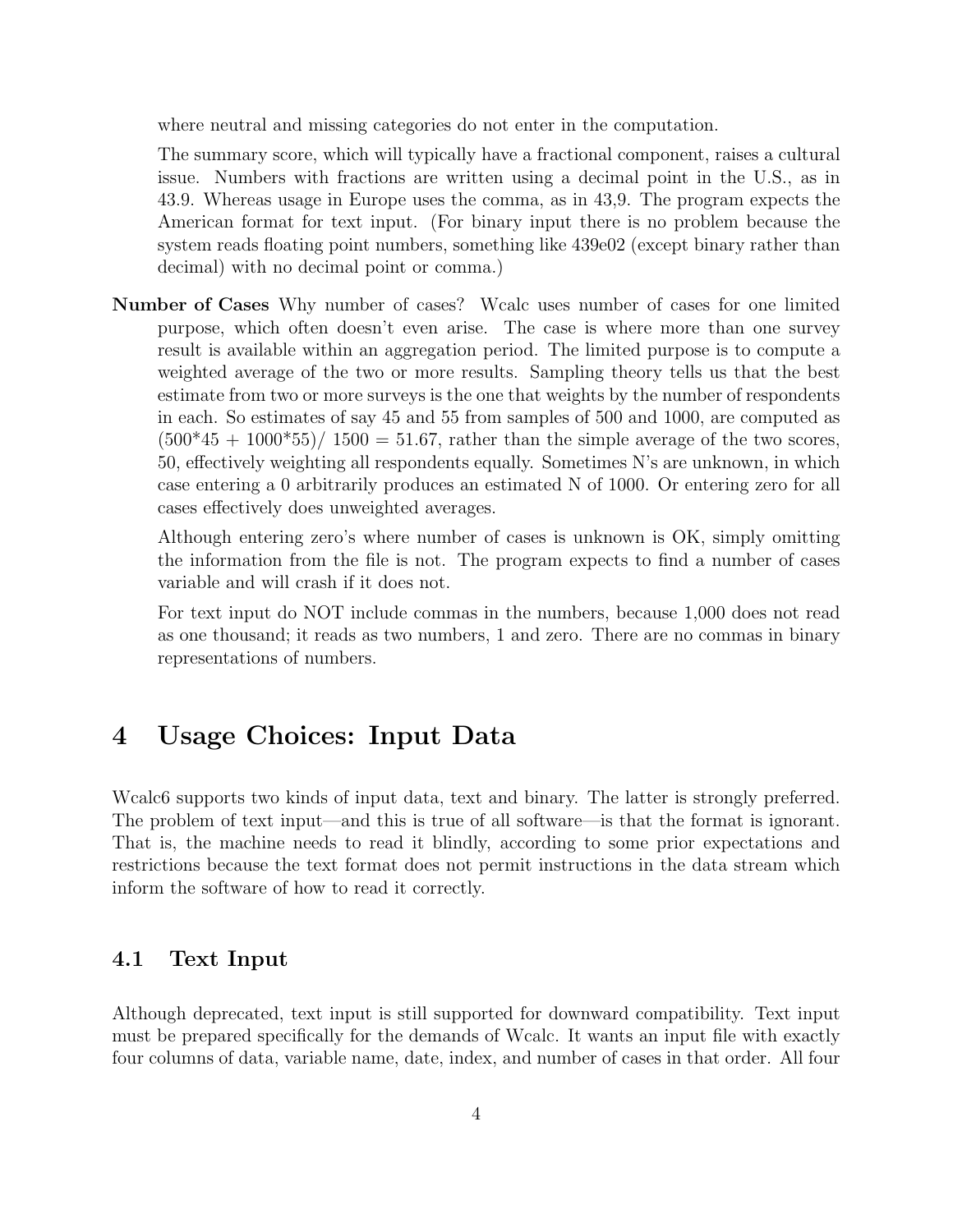must be present for every line as a missing item causes the program to misread the whole file after the missing item. The missingness issue most often arises with N. 0 is an acceptable input for N, which is interpreted as unknown and arbitrarily assumed to be 1000. Blank, however, is not acceptable.

The program does not require a header line and does not use it, if present. But it will tolerate (and just skip over) the line if it is present as the first line of the file.

Free format data input (the common file types are ".txt," ".prn," and ".csv") does not tolerate stray characters that may be (mis)interpreted as delimiters. In particular, that means that variable names may not contain embedded blanks. Because the space character is a common delimiter, a variable name like "my var"would be misread as two items, "my" and "var" and is not allowed. ("my\_var" would work fine.) Similarly, input numerics may not a contain a comma, as in "1,000". Common delimiters are the "space" character (Ascii(32)), the tab,  $(A\text{scii}(9))$ , and comma,  $(A\text{scii}(44))$ .

The input data file is a space-, comma-, or tab-delimited ASCII file with one line for each set of survey marginals. That line contains, in order, VARNAME, DATE, VALUE, N.

Example line:

AIDMIN, 5-01-1968, 37,1479

Note that blanks are allowed, but not required. Excel tab-delimited txt files will be correctly formatted, but aren't the only means of producing the file.

- VARNAME is an alphanumeric string identifying a series. If it complies with the normal rules for computer variable naming, it requires no punctuation except a following comma or tab to delimit it from DATE.
- **DATE** is a string in one of the common forms:  $mm/dd/yy$ ,  $mm/dd/yy$ y,  $mm-dd-yy$ . These have in common that the order is always month, day, year. Also, they always contain two delimiters, either "/" or "-". Leading zeros on month and day are allowable, but not required: 05/ and 5/ are both "May." Two digit year fields are presumed to be 20th Century dates, and 1900 is added to them.

Full dates must always be present, even if they are more specific than needed (e.g. in annual data the user doesn't care about month or day). Where specifics are unknown (and insignificant) any legitimate date will do. Dates must be legitimate dates, i.e., those which are actually found on historic calendars. February 29, for example, is only acceptable if the year is actually a leap year.

VALUE is a single indicator of the concept to be measured. It could be one of the response categories from a survey item, e.g. percent approve, or an index of multiple responses.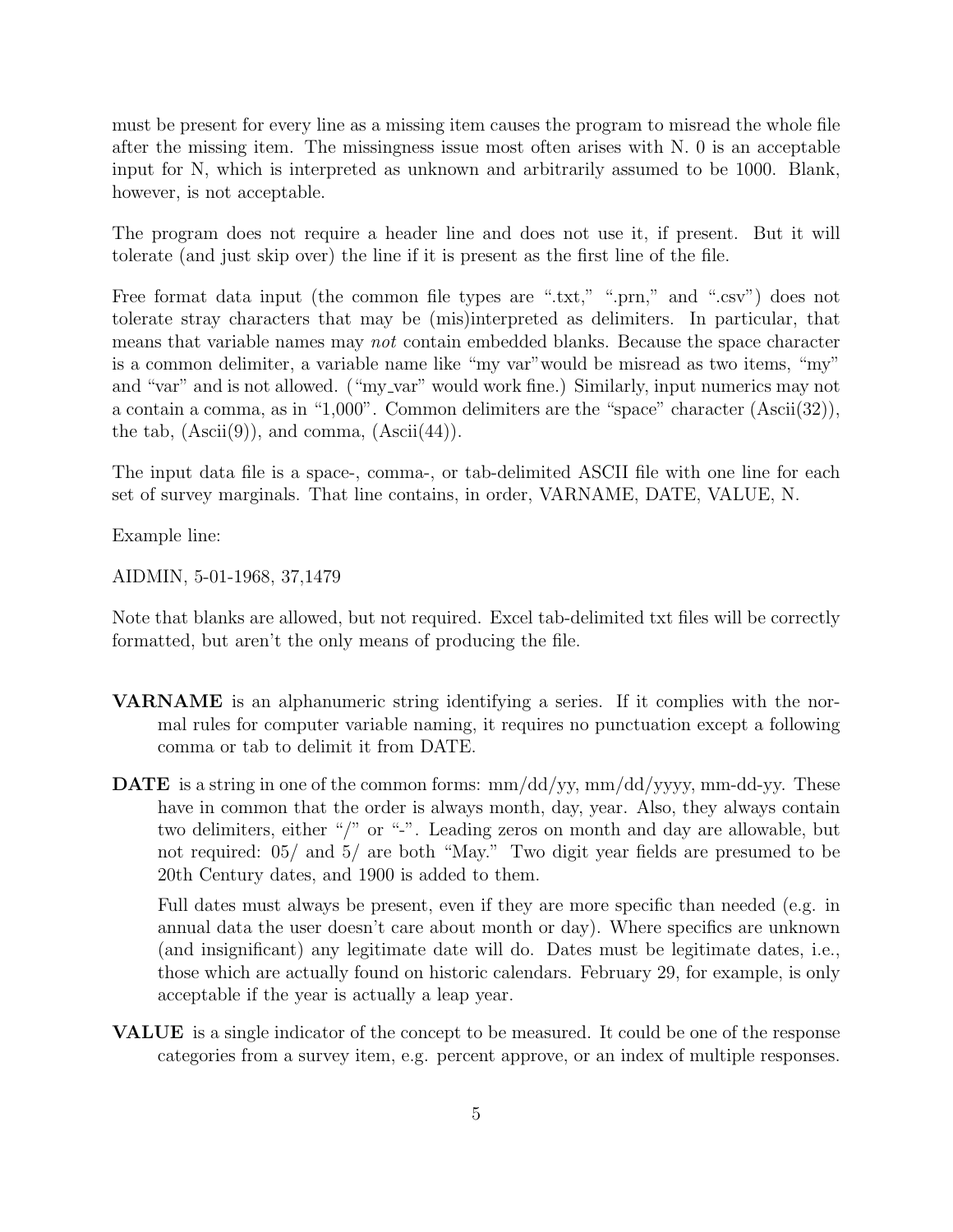In any case, the value must NOT include zero or negative values, as these violate the ratio-based structure of the algorithm. Near zero values ought also to be avoided. This is a rounding error issue.  $90/1$  is twice as big as  $90/2$ , for example, but a difference that could easily occur from sampling error and results reported rounded off to whole numbers. Value can be represented in any standard numeric format.

As in principal components analysis, the polarity of the resulting dimension measure is determined by the dominant direction of coding of the raw items. Coding all in the same direction, e.g. liberal, approving, or whatever, will insure against a solution opposite of what is intended. Negative covariance between item and scale, when observed, is treated as meaningful (a revision from earlier versions of the algorithm.)

N is the number of cases in the survey. It is used by the program only for the limited purpose of weighting in the case of multiple instances of a variable within an aggregation interval. When either (a) N is unknown, or (b) the user prefers unweighted averages, enter 0. A zero is replaced by 1000 for the averaging process, a fact which matters only if N is known for some instances of a variable and unknown for others within an aggregation interval. Even if N is unknown or weighting is not desired, some value must be present or the file will be misread.

Case Order: Text input files must be sorted by (1) VARNAME and (within that) DATE. The program searches for break points, both between variables and between aggregation intervals within variables, as it reads. Any mis-sorting thus leads to undesirable consequences. VARNAME is case specific, e.g., "Clinton" and "clinton" are assumed to be different series. The order of VARNAME's within the file has no consequence.

Here is a small piece of an input data file, illustrating the format. (This is a tab-delimited file, which is why the columns align visually. Space delimited or comma-delimited work the same, except for appearance.)

... ABCWP 1/30/2008 33 1249 ABCWP 1/30/2008 33 0 ABCWP 2/28/2008 32 0 ABCWP 4/10/2008 33 1197 CBSNYT 2/10/2001 53 1124 CBSNYT 3/8/2001 60 1105 CBSNYT 4/4/2001 53 660 CBSNYT 4/23/2001 56 921 CBSNYT 5/10/2001 57 1063 CBSNYT 6/14/2001 53 1050 CBSNYT 8/28/2001 50 850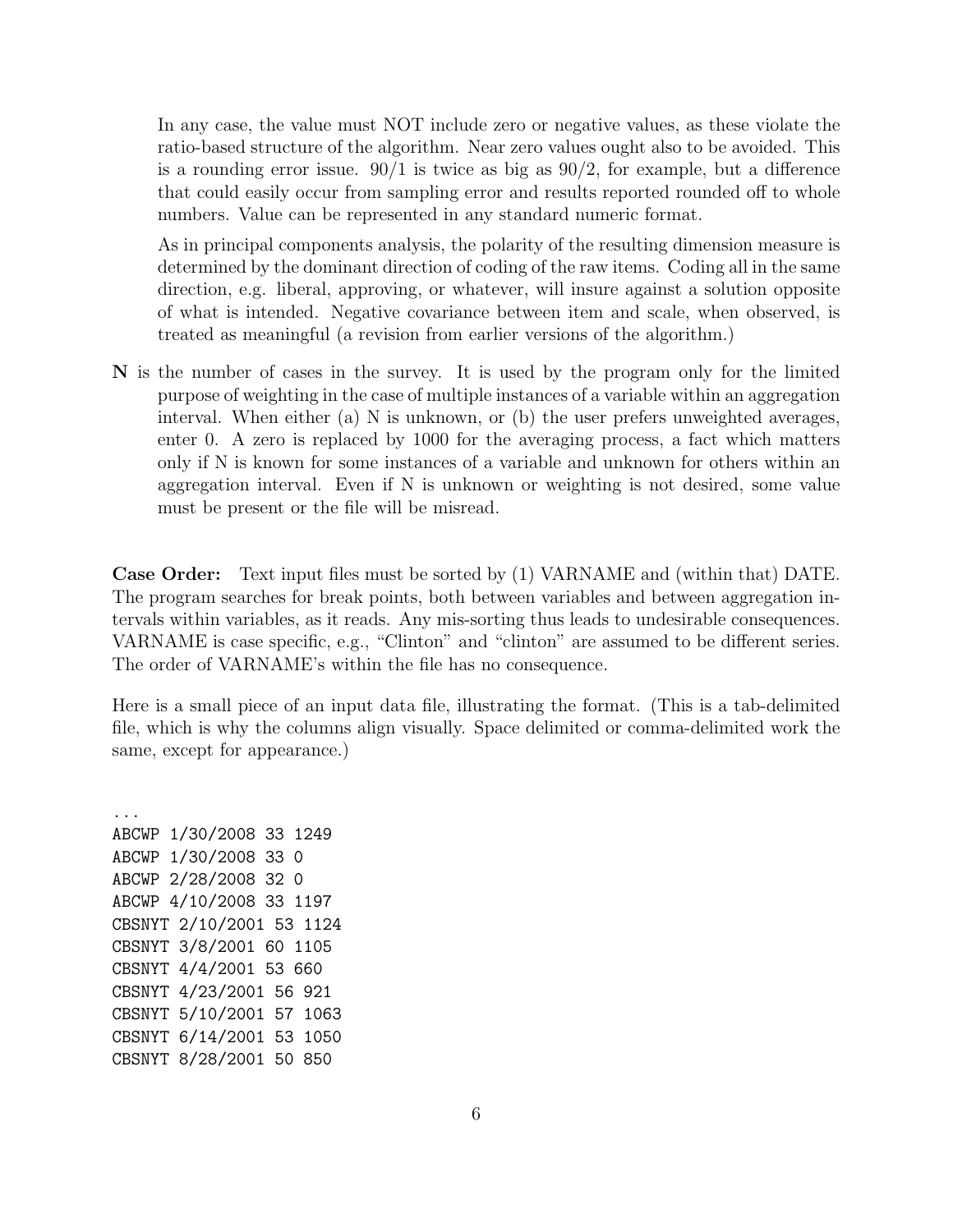CBSNYT 9/11/2001 72 1041 ...

Note these characteristics: (1) the variable name has no embedded blanks, (2) the date is a Month/Day/Year format, (3) the index variable just happens to be whole numbers (because that is what is usually reported for presidential approval), but numbers with decimal points and fractional components are allowed, and (4) the number of cases is always present, but the zeros for two cases indicate that it is unknown. This file was actually written by Excel, using the tab-delimited txt format.

### 4.2 Binary (.dta) Input

ASCII text input is an extremely limiting format. To read correctly it requires that the user prepare a file containing exactly four items per line in the required order. This process is both tedious and error prone.

The logic of binary input is to allow any number of variables to be read, from which the four to be used are selected at run time. Rather than specify the order of input variables, as in the text version, for binary files the variable name defines contents. The program looks for "variable" or "varname" to define the string variable which holds variable names. A variable named "date" (and which is a Stata data type Date) defines the date item. "Value" or "index" define the column of numeric values, and "n" or "ncases" defines the column with sample size information. Header names are not case sensitive, so varname  $= \text{VARNAME} =$ Varname all point to the same variable.

If any of the four standard variable names is not found at run time, the program provides a numbered list of variable names in the file and prompts the user to select the appropriate ones. It is time saving to just use the standard variable names.

Stata Dates When you create a Stata file by any of several means, if you explicitly inform Stata that a particular variable is a date, if will translate it from the form you have, often a string variable like " $8/1/2014$ ", into its own internal representation of dates. Wcalc6 knows how to translate Stata dates, so you do not need to understand how it is done. But for the technically inclined, a Stata date is a count of the number of days which have expired since January 1, 1960. Any date which ever did occur or ever will can be translated into a count (positive or negative) relative to  $1/1/1960$ . So that single number is readily translated into month, day, and year components or displayed with a familiar string representation of dates. You never see the number which is actually stored. Stata determines how the date is represented internally and it varies, depending upon the size of the number.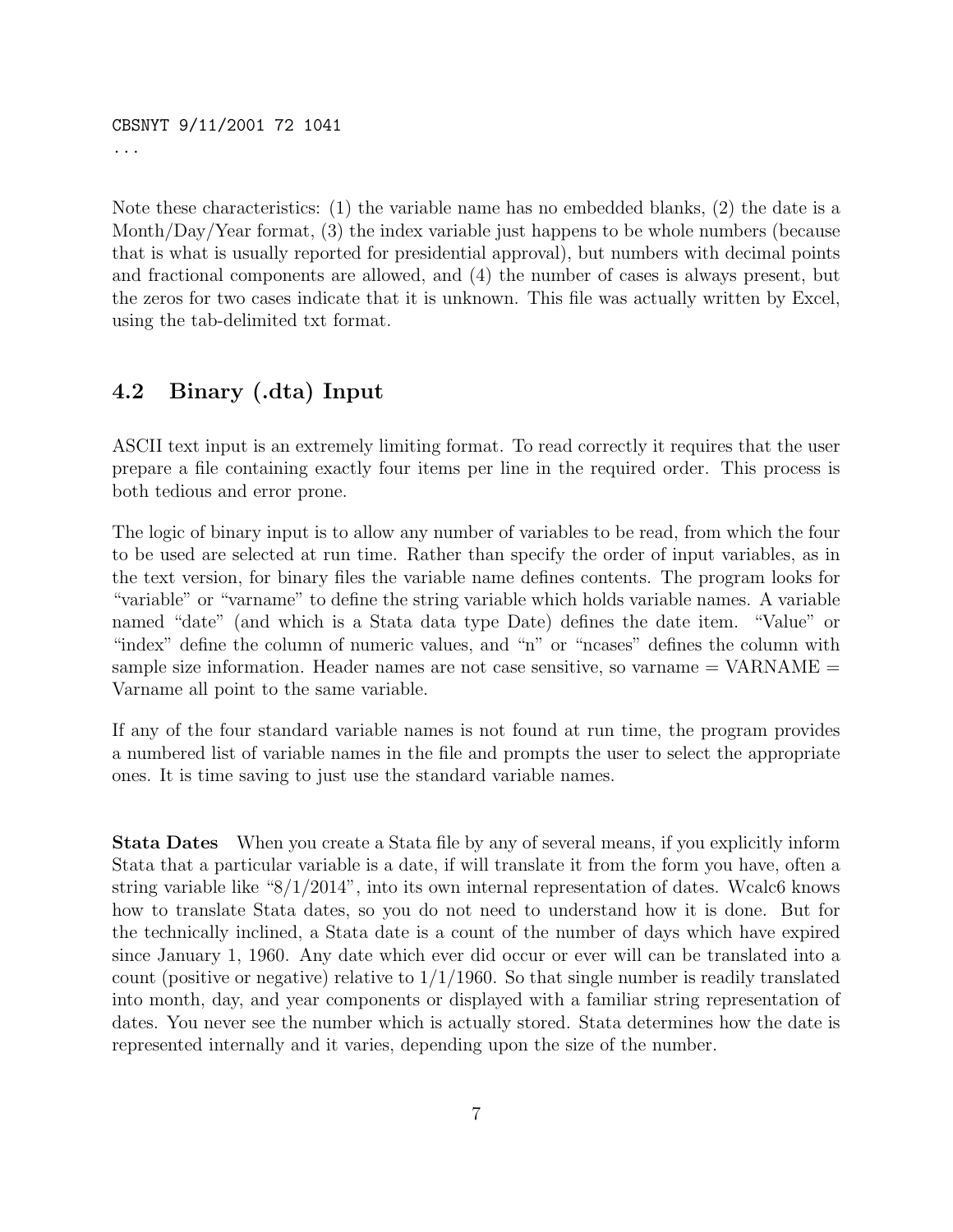So in order to be read correctly, it must be an actual Stata date, and not a numeric such as year or a string representation of dates. So if you have a variable, say myyear, standing for the year and you don't care about month or day, then:

#### gen date=mdy(1,1,myyear)

will produce a Stata date that is January 1 of the given year. If you translate from one kind of file, say a spreadsheet, into Stata using file translation software, anything recorded as a date will be correctly translated. But if you do the same thing by cutting and pasting, Stata will record the date variable as a string, and *not* a date. (If you display the variable, Stata will report its data type as "str" and a number, meaning string.) To translate a string date into a Stata date takes two commands. (Assume that you have a string version of a date named mydate.)

### gen newdate=date(mydate,"MDY") format newdate %td

and you have a real Stata date which will be read correctly by Wcalc6. (You could name the new variable date, but I chose newdate instead so as not to confuse the variable name date with the function of the same name.) The second parameter to the date function informs Stata what order a string date uses for month, day, and year. A European would enter "DMY".

# 5 Topic Query

The query facility permits selecting a subset of a data file defined by content at run time. (This operates independently from selection by date, which has always been part of Wcalc. Thus one may select by topic, by date, by both, or by neither.) This permits selection from data files containing materials not wanted for a particular analysis.

Topic query should be performed first. The program then updates beginning and ending date screens based upon the cases actually selected, rather than the whole file. Then it is appropriate to narrow the date range, if desired. (It isn't possible to expand it, because there are no selected cases outside the computed range.)

Query assumes that a file contains one or more numeric variables which are content codes.<sup>1</sup> And so the task of the user is specify which variable that is and then what the selection criterion is.

Example: mycode=13 (where mycode is a variable name in the file).

<sup>1</sup>String variables are not supported for query selection.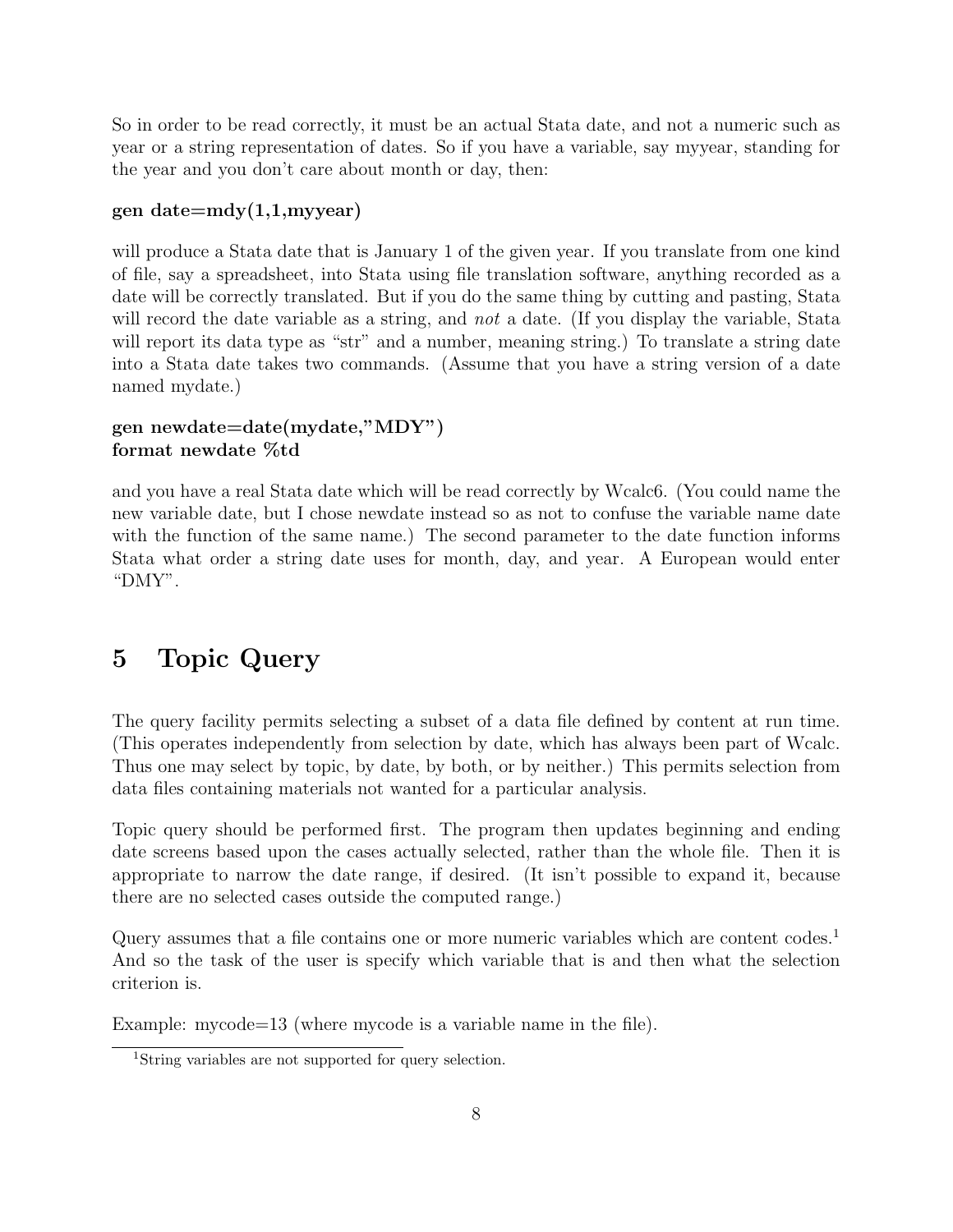The query prompt is below as it appears on the screen:

```
Case Selection:
Enter a selection criterion of the form VARNAME OPERATOR VALUE,
where (1) VARNAME is one of the column names above,
(2) OPERATOR is one these 6: \langle , \rangle, \langle =, \rangle =, =, or \langle >(3) VALUE is a number.
Example: topic<10
Conditions may also be joined with the boolean operators AND and OR as in:
topic=1 and subtopic<3
Specifications are not case sensitive.
Specify a condition for selection:
```
[End of screen display]

Parentheses are useful to eliminate ambiguity about the order of evaluation. For example:

#### topic $>11$  and topic $<$ 21 or subtopic=17

is ambiguous about order of evaluation (and the ambiguity is resolved by order of evaluation rules that are pretty technical.) Whereas:

#### (topic>11 and topic<21) or subtopic=17

resolves the ambiguity and puts you in charge.

The query specification can be as complicated as is required, with any number of variables, parentheses, and Boolean operators ("and" and "or").

Query is not available for text file input.

### 6 Auto Sorting

The logic of Wcalc requires that records be sorted by variable name, and within that, by date (ascending). (Variables can be in any order.) In older versions of Wcalc (and with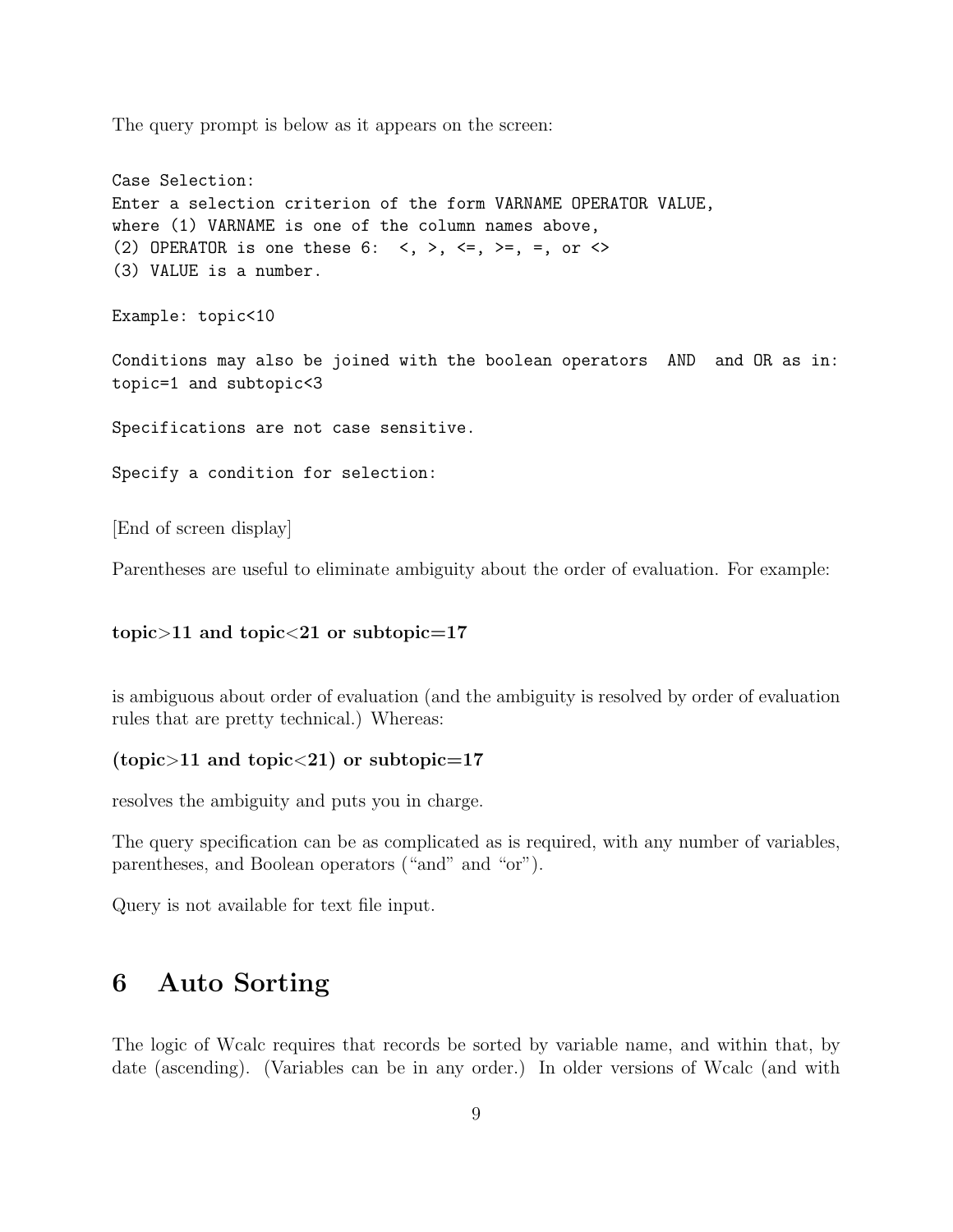text input currently) that required that the user perform the sort as part of file preparation. Failure to sort correctly produced nonsense analyses. On input Wcalc6 detects the actual sort ordering of the file. If it does not comply with the dates within variables requisite, the file is automatic resorted to be in the correct oder. Variables are sorted in alphabetical order and dates within variables are ascending.

Beware that variable names are case sensitive in Wcalc. Thus two names which are identical except for capitalization are treated as two different variables for analysis.

wk1 Previous versions of Wcalc have supported input from old .wk1 spreadsheet files. After Microsoft Excel dropped the wk1 file as an optional file format, wk1 support has been dropped on the assumption that it is not being used. I would like to support Excel .xls and .xlsx files, but the format is actually a dozen or so variations, each of which quickly becomes obsolete with the newest release of Excel. Keeping up requires a programming staff that doesn't exist.

## 7 The Dyad Ratios Algorithm

What follows is a documentation of the logic of the dyad ratios algorithm. It is written for the technically curious and not at all requisite for using the software successfully.

Data Begin with data. After aggregation into T regular time periods, we have a matrix of N items for T periods,  $x(i,t)$  where i indicates variables and t indicates period. Because no survey item is ever posed at every consecutive time point in the sample most of the matrix is missing data, represented as zero. We assume that items are positive numbers scored to represent the concept in question. It eases exposition to assume that all items are scored in the same direction, that higher scores indicate more of the concept and lower scores less of it (regardless of the polarity of the underlying survey question).

Our definition of a variable or item is that it is the same question, the same response options, the same sampling design and typically posed by the same organization (although that requirement can sometimes be waived). Thus a common variable name implies that all of the cases of that variable may be meaningfully compared.

**Ratios** Define a dyad as values for the same variable,  $x(i,k)$  and  $x(i,l)$  for any two time points, k and l, where k is not equal to l. Then as a starting point we can say that the ratio

$$
r_{ikl} = \frac{x(i,k)}{x(i,l)}\tag{2}
$$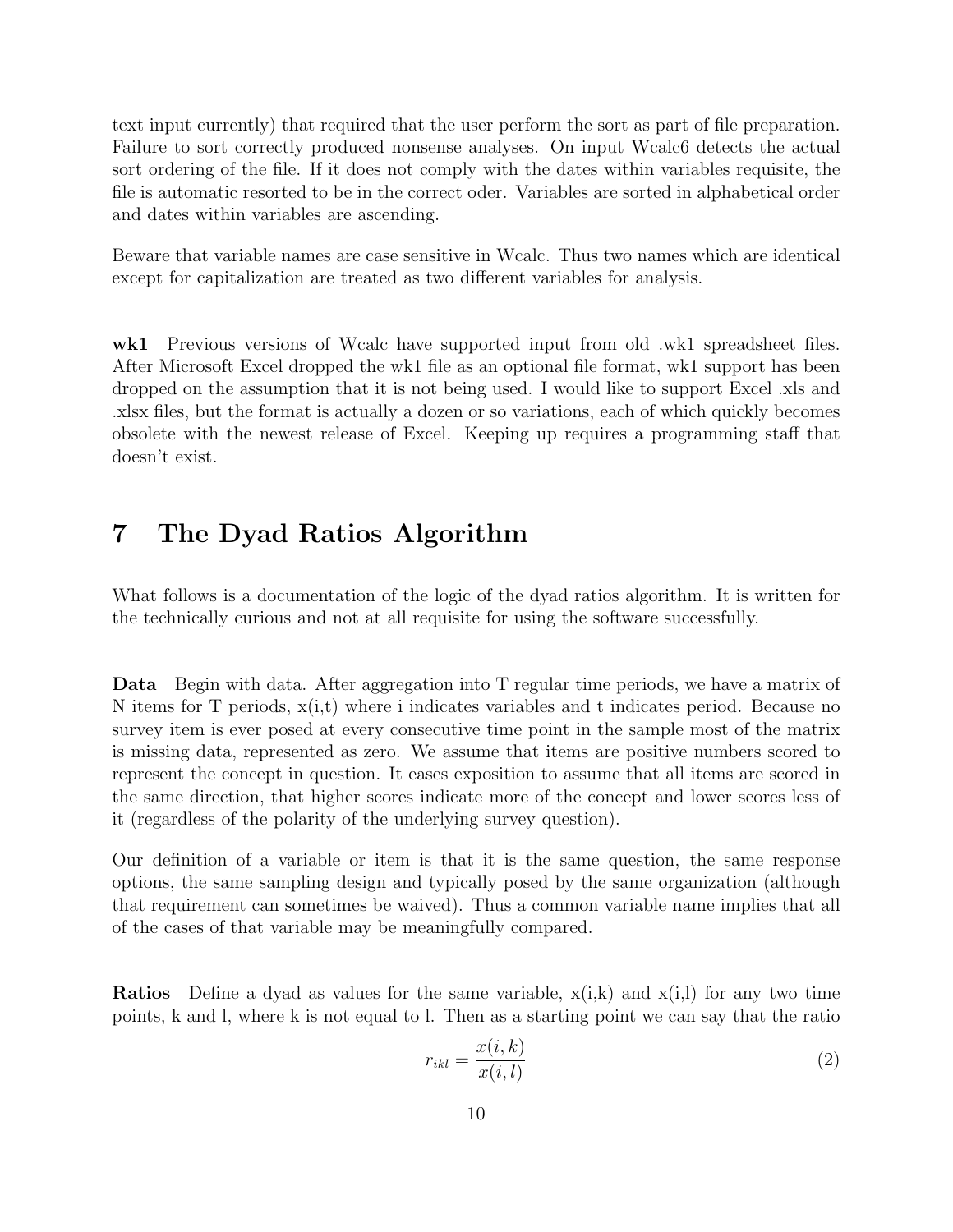is a meaningful indicator of the concept C to the degree that item i is a valid indicator of C. (The validity issue is taken up below.) This assumption of meaningful dyad ratios is the foundation of the algorithm and the source of its name.

Thinking of data as ratios rather than variable scores has one major advantage. Whereas in general scores are not comparable across items, ratios are. Two variables will, in general, produce different scores. Because there is no science of question wording, we do not know what level of support or opposition each item should draw. If we had a full set of cases for each variable (as in principal components analysis) we could estimate the variable means and use that knowledge to compare across items. But we do not. Because of the missing values issue, we have neither a full set of cases nor a representative sample of them. Thus we cannot know item expectations. But ratios, r, have a known expected value across cases, 1.0. That common expectation justifies comparing across items.

But how to combine items? We have a multitude of dyad ratios, with typically large numbers for each time point in the series to be estimated. There are multiple ratios for each item. Time k, that is, has a ratio for every other time point that is available for item i. And then there a multiple variables as well. So information exists in abundance and the problem becomes simply how to combine it sensibly.

The problematic aspect of ratios is that they are relative information. What we want to know is the absolute level of our concept for some time t. But what we have tells us instead how t is related to t $+k$ . If all variables were available for one or more common times, then the problem is easy. We make the ratios relative to those times and then we have absolute information. But in general our real world data do not provide the convenience of a time point available for all variables. The easy option is precluded by the data we have.

Backward recursion There is no global solution for combining information across items. We could just ignore comparability issues and average across all the different ratio estimates for each case. That would probably produce a decent approximation of a good measure. But it depends upon an assumption, that we have a representative sample of time points for each item, that is known to be false. Recursion is a second best approach. Begin with the final point of the series, T. Having lost our metric information in the computation of ratios, we can assign an arbitrary value to this one time, say 100.

Now there exists a subset of items which include an available value for time T. For those items (only) we can estimate absolute values for each item and each t by simply projecting the known value at  $T(100)$  onto the ratio of T to other time points. If, for example, item i has a T to T-1 ratio of .92, then the estimated score for that item at t-1 is 92. Then we can average across all existing cases that have non-missing values for T and T-1 to get an estimate of t-1. (We are still assuming perfect validity for items here. That issue will be dealt with below.) All earlier times are also projected for later use.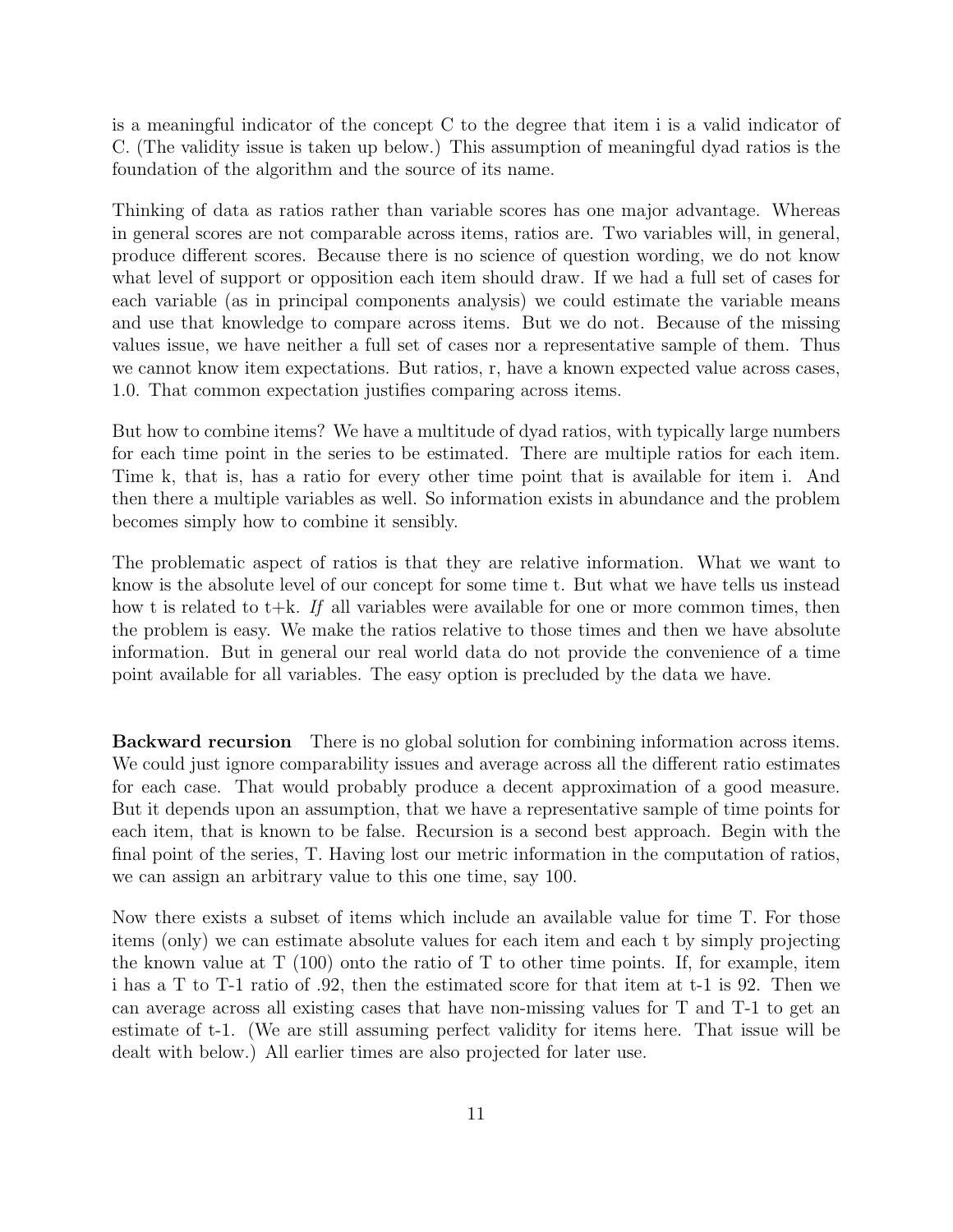For the latent concept C denote our estimated value for case t-1 as  $\hat{C}_{t-1}$ . So now we know two values,  $C_T = 100$  and a data determined value for  $\hat{C}_{T-1}$ . The data determined value reflects the true ratio of T and T-1 estimated from all of the data which exists. No missing values enter the computation and no existing values are ignored.

Now we can repeat the process for comparing T-1 to T-2, but this time using the estimate for T-1,  $\hat{C}_{T-1}$ , rather than an arbitrary number, for the value at T-1. Following this procedure we eventually work back to time 1, the beginning of the series to be estimated.

When using backward recursion later periods tend to dominate the solution. Each later value has influence on the values of early items, but not the reverse. Also the estimates are not unique. Reversing the order and starting with time 1 and working forward – forward recursion – produces a similar, but not identical, set of estimates. Forward recursion has the reverse weighting of backward, early items contribute more to the solution than do later ones.

So we end up with two estimates of the latent concept C, C forward  $(C_F)$  and backward  $(C_B)$ , which are equally valid time series. Averaging the two (for each time point) accomplishes two things, (1) it uses all available information for the solution rather than using one and ignoring one, and (2) it corrects the weighting effects to produce a summary score in which all items weight equally in the solution.

**Smoothing** Now we face a choice. We could just average the computed values of  $C_F$  and  $C_B$ . But we know something from sampling theory which suggests that we could do better. Sampling theory tells us that if nature produced smooth outcomes—i.e., if opinion change were gradual and regular rather than abrupt and jumpy—then our observed estimates of it would be noisy. Because the data points are the result of survey samples, they will capture the true level of the phenomenon while adding or subtracting a small error to each due to sampling. So if nature were smooth, we would still not observe smoothness due to sampling errors.

Thus the choice: in estimating  $C_F$  and  $C_B$  do we prefer those which are strictly data determined (and therefore also sampling error determined) or a smooth approximation based upon the prior knowledge that nature is smoother than empirical estimates of it? In my view, which you need not share, the smoothed approximation is superior to the data-driven estimates.

The particular smoothing model chosen is exponential smoothing. It has the virtue that it is senstive to how much noise in present in the data series (and will not alter an already-smooth series). The exponential smoothing model is:

$$
y_t = \alpha x_t + (1 - \alpha)x_{t-1} \tag{3}
$$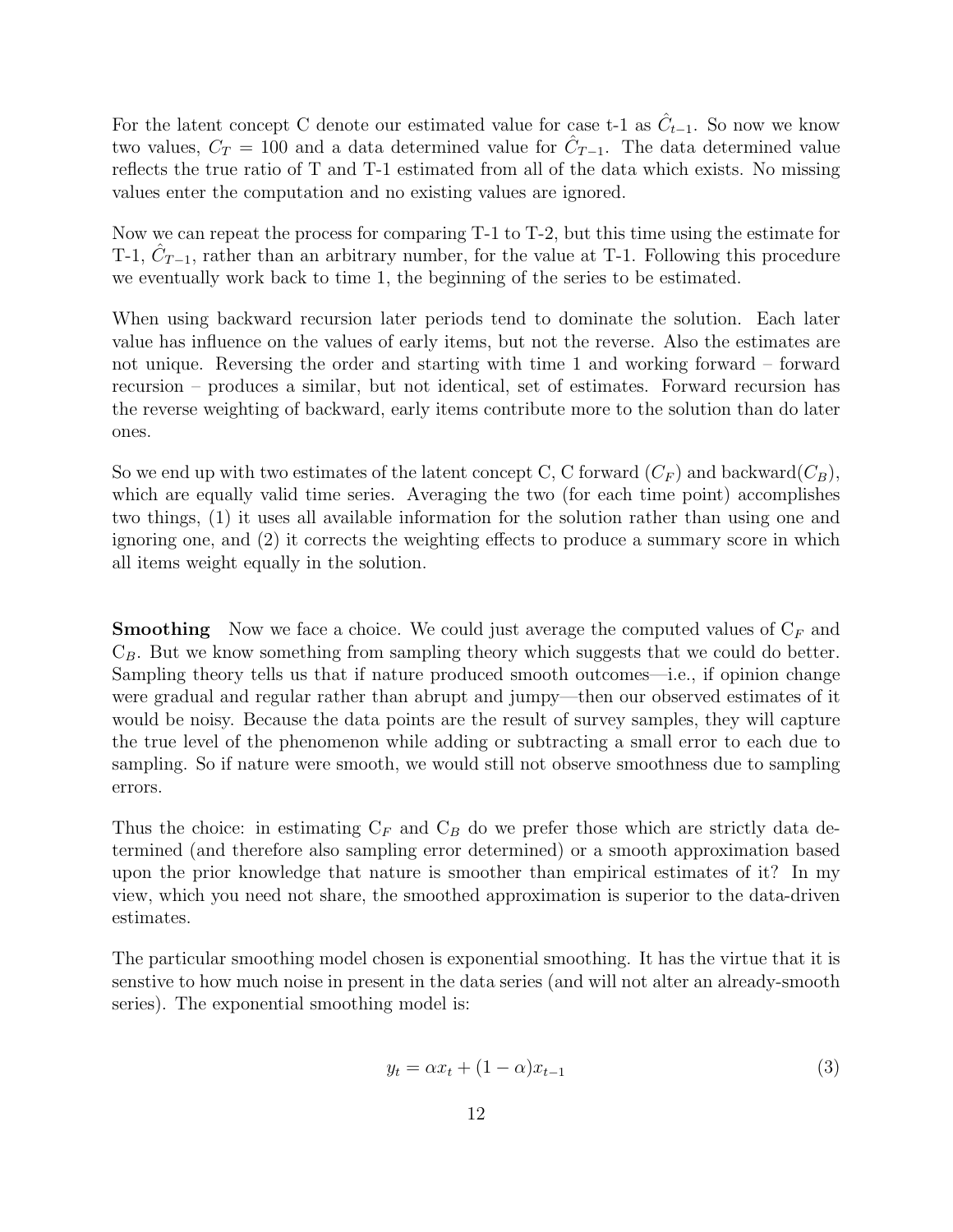where y is the smoothed version of x. The intuition is that if the past,  $x_{t-1}$ , provides any useful information for predicting  $y_t$ , then some portion of the variation in  $x_t$  is a deviation from the smooth path of x. This is seen in zig-zag behavior, where the series tends to return to normal levels after extreme movements away from them.

The  $\alpha$  parameter is estimated by minimizing within sample forecast error. Thus it is fully determined by the data. Exponential smoothing has the desirable property that it will not oversmooth. If the data are already smooth, a situation that often occurs with annual aggregation levels, then  $\alpha$  converges on 1.0 and  $y_t = x_t$ . Smoothing occurs in both forward and backward directions in time, the result of which is that the raw data series become exponentially weighted moving averages of past and future values.

Smoothing operates on the raw values of  $C_F$  and  $C_B$  during estimation. That means, in effect that the smoothed value is presumed to be a better measure of the true level of the series than is the original, and that it is the smoothed values of the series that drive the ultimate measure. The impact of smoothing varies in direct proportion to the apparent randomness of the series. Where the original series are highly patterned, the impact of smoothing is rarely discernible. Where, in contrast, they exhibit a good deal of period-to-period zig-zag fluctuation, the effect of smoothing is large.

What consequence? Smoothing has a big (and helpful) effect on periods in which data are relatively thin and usually modest effects when data are rich. This is to be expected because having multiple estimates of a quantity averaged together (when data are rich) produces natural smoothing, the Central Limit Theorem in action.

Validity Estimation The issues that arise is validity estimation in the dyad ratios algorithm are essentially the same as the validity issues in principal components analysis. Stata, for example, offers three options for validity estimation, (1) assuming perfect validity essentially ignoring the issue, (2) estimating from the  $R^2$  of multiple regressions of item i as dependent on all other items, and (3) iterative estimation. These amount in PC to treatment of the main diagonal of the input matrix, that it is  $(1)$  1.0 for all items,  $(2)$   $R_i^2$ , or  $(3)$  a convergence result where  $\mu_i^2$  (validity assumed for item i) becomes equal to  $\hat{\mu}_i^2$  (validity estimated from the squared loading of  $\hat{C}$  on  $x(i)$ . It is this third approach, iterative estimation, that is implemented in Wcalc6.

In the theory of vector decomposition mathematics if you could somehow "know" the right values of the validity estimates for each item,  $\mu_i^2$  (the proportion of all variance in the item i that is shared with the concept C) then the estimate produced after estimation, the squared correlation between the latent factor  $\hat{C}$  and the raw item would be the same value,  $\mu_i^2 = \hat{\mu}_i^2$ . That theory provides a solution criterion. Iterative solution is reached with  $\mu_i^2$  estimated from the previous iteration differs by less than a trivial amount (.001) from  $\mu_i^2$  estimated from the current iteration for all i. There are N such estimates and the solution requires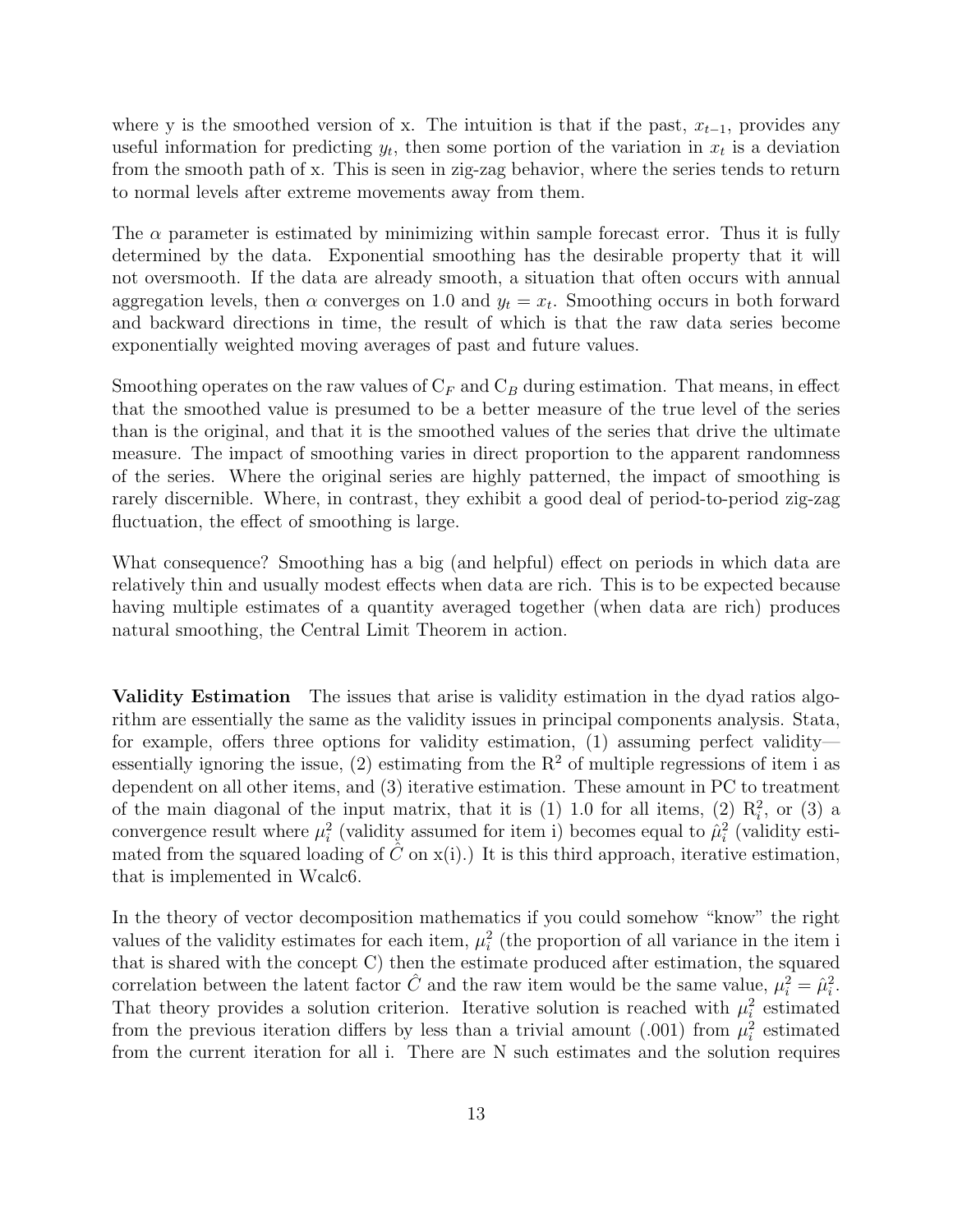that all N be less than .001 different for solution.

Where validity comes into play in dyad ratios is that the estimate for each time point is, instead of a simple average of ratios,  $r_i$ ,

$$
\hat{C}_t = \frac{\sum_{i=1}^N r_i}{N} \tag{4}
$$

a weighted average of ratios weighted by item validity.

$$
\hat{C}_t = \frac{\sum_{i=1}^N \mu_i^2 r_i}{\sum_{i=1}^N \mu_i^2} \tag{5}
$$

### 8 Program Interaction

Double-clicking on Wcalc.exe results in the standard Windows dialogue box for selecting an input file. It employs the default file extension filter ".dta", but ".txt" and "all files" are also available.

The program requests an output file root name, defaulting to the input file root name. This allows users to control the names of output files, which becomes necessary to avoid overwriting new over old files when multiple analyses are performed on the same input file.

On execution the program first makes a complete pass through the input file to determine the range of dates represented in the file. The range will be the maximum possible span if the series associated with earliest and latest items in the file are actually used. [Examples of unused items are one-time only series or multiple series which nonetheless fall in only a single interval after aggregation.]

Using the radio button controls, select one of the possibilities, daily, monthly, quarterly, annual, or multiple years [default: Annual] Click on the Select command button to register your choice. (Selecting the multiple years option produces a further prompt for the multiple.)

If you are going to select a subset of cases for analysis with a query, that is the logically best next step, (because it will update other choices).

Now the form documents other choices for analysis. Text windows allow override of the minimum and maximum dates, the form varying with the type of aggregation interval. Overriding would be appropriate either because the analyst desires a shorter span than the available data or because the program estimates of beginning and ending maxima/ minima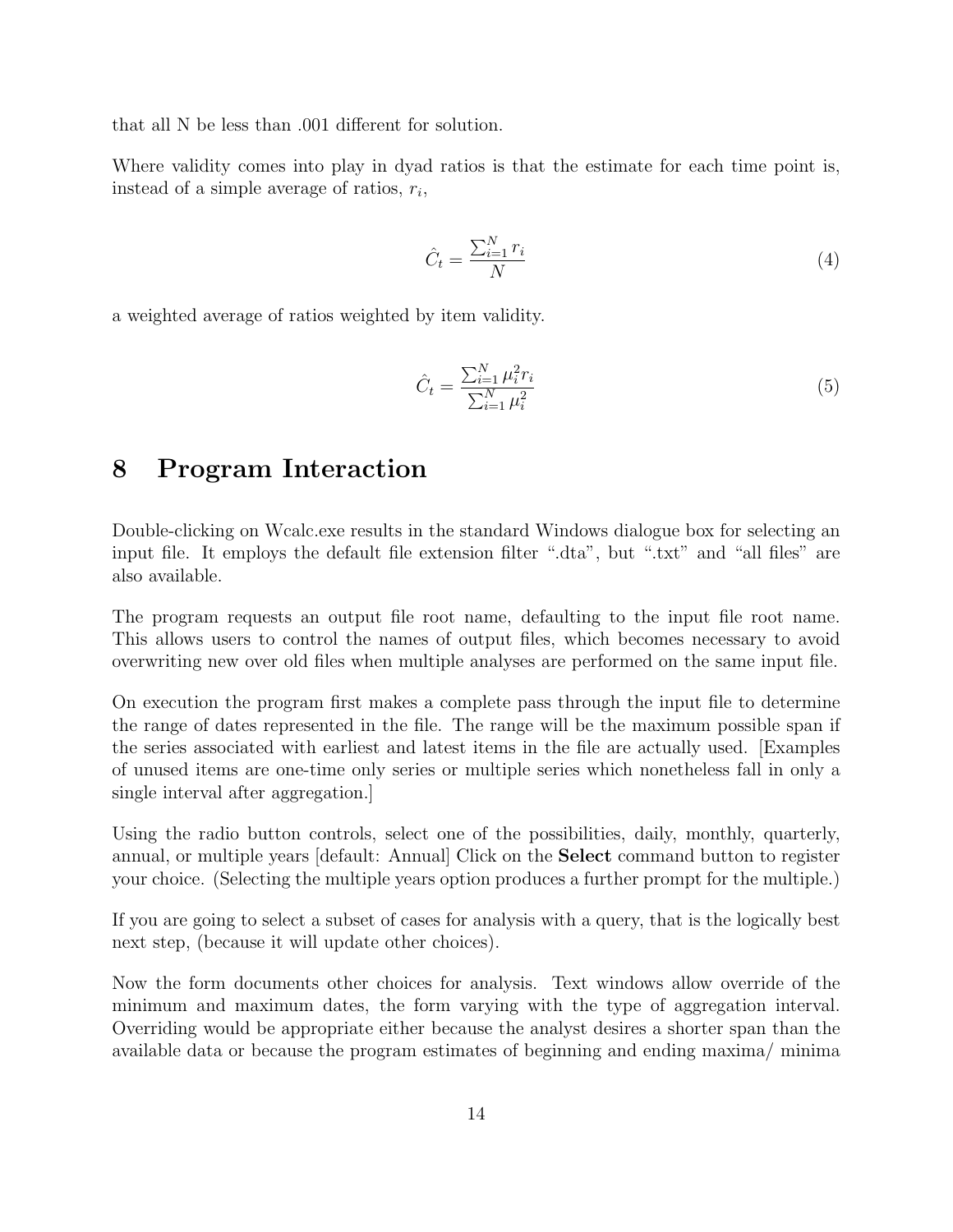are not accurate, as noted above. Since the date range is evaluated without knowledge of aggregation interval, the program cannot know which items will be deleted from analysis.

Number of dimensions to extract is selectable as 1 (default) or 2. Estimation of a second dimension is performed by first changing the input matrix  $x(i,k)$  into a residuals matrix by first regressing all the x's—treated as a dependent variable—on  $C_1$ , the estimated latent first dimension. An intercept shift is then performed to remove zero or negative values. And then the estimation procedure is repeated for the now residualized data. The result is thus interpretable as an orthogonal process. Whether or not a second dimension of public opinion should be orthogonal is a theoretical matter. Some skepticism is appropriate.

Eccentric Calendar (default: not checked) allows breaking an annual or multiple year estimate into "years" that end after the 3rd quarter (September 30) and begin with the 4th quarter of the previous year (October 1). If selected, dates through September 30, 2014 would count toward 2014, with 2015 beginning on October 1, 2014. [This option was developed to permit election analyses in which current year public opinion would predict the current election without time-order problems.]

Exponential Smoothing Checked or unchecked for on or off (default: Checked).

After the options screen, click on the button  $\overrightarrow{OK}$  to begin execution. During the iterative estimation process the screen display shows a graphic representation of estimated series.

The graphic display gives some indication of the progress of the iterative solution. Particularly for the first iteration or two it exaggerates the differences between different estimations of the series, because series metrics (means and standard deviations) are initially unstable.

### 9 Output

Output I: rootname.csv The csv file contains date information as appropriate for the type of aggregation selected and the value of the estimated latent variable, a "factor score" in common usage. On many systems the csv file type is "owned" by Microsoft Excel, so that double clicking this file will display it in an Excel sheet.

For daily estimation, the output includes a 5 digit integer date, followed by a text string date, followed by the estimated value for that date. The integer date will convert to a date variable in spreadsheets and database managers, which will be more convenient for some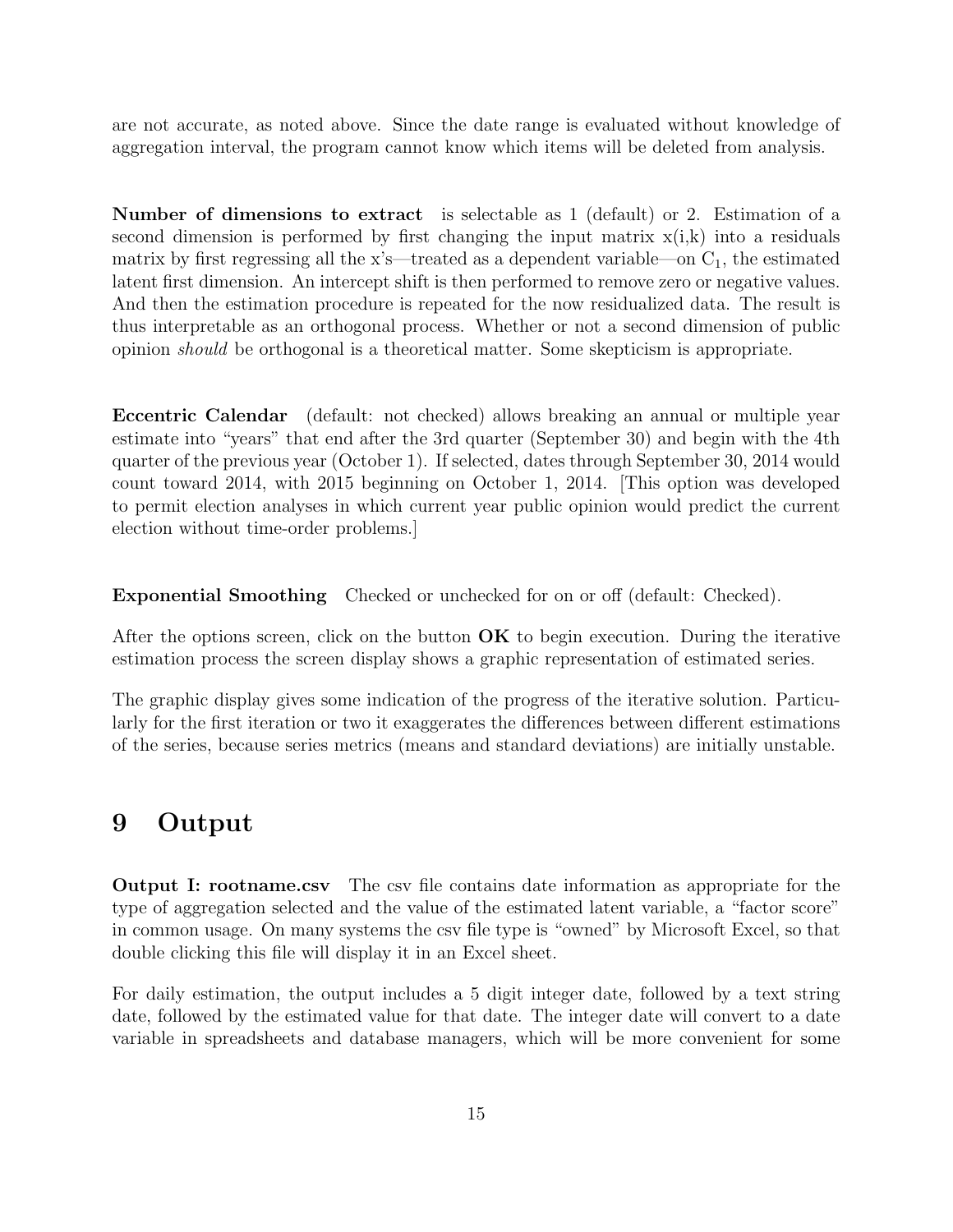purposes than the text string. After input (e.g., to Excel) select the date column and format it as a date, and the integer values will be replaced by a date representation of your choice.

Output II: rootname.log The log file consists of four sections, (1) a brief header documenting the estimation data and options, (2) an iteration history, (3) item information (name dimension loadings, means and standard deviations), and (4) an Eigenvalue estimate of model fit.

Iteration history includes the convergence estimate, the cutoff criterion, number of series in the analysis. Also "F-B Reliability" is a product moment correlation of the two independent estimations (forward and backward recursion) of the latent series. AlphaF and AlphaB are separately estimated exponential smoothing  $\alpha$ 's for forward and backward recursions.

The item information includes the number of time points for which the item is available (after aggregation into intervals) and the item- scale correlation at solution. This information is interpretable as a factor loading. Its square is interpretable as a communality estimate.

The Eigenvalue estimates emulate Eigenvalue analysis from principal components analysis, but differs because here each item contributes only as much variance to the solution as it has cases. So an item which has non-missing values for k time points where there are T in the analysis contributes a variance of  $k/T$  (rather than the 1.0 of PC). Thus the total Eigenvalue is a small fraction of N and not a whole number. Interpretation of explained and unexplained is the usual.

# 10 Problems and Pitfalls

WCalc always produces correct results when it runs, but sometimes it doesn't run at all. Problems are always related to the input data file. The program is extremely sensitive to data errors. It wants to read "N" cases each exactly of the structure outlined above. When it does not, it crashes and usually produces no useful diagnostic.

Nearly all problems are associated with text input. The program just doesn't tolerate what may seem to the user to be small mistakes, a missing number of cases, a comma where it doesn't belong (e.g., in number of cases) and so forth. Tongue in cheek advice: Take the MMPI and if you score low on obsessive compulsive behavior deviation, do not attempt text input. If your standard of data preparation is "good enough," you will suffer countless frustrations.

Or, if your response is "Why can't my computer figure out what I want to do?" Remember that your computer is not as smart as the family dog.